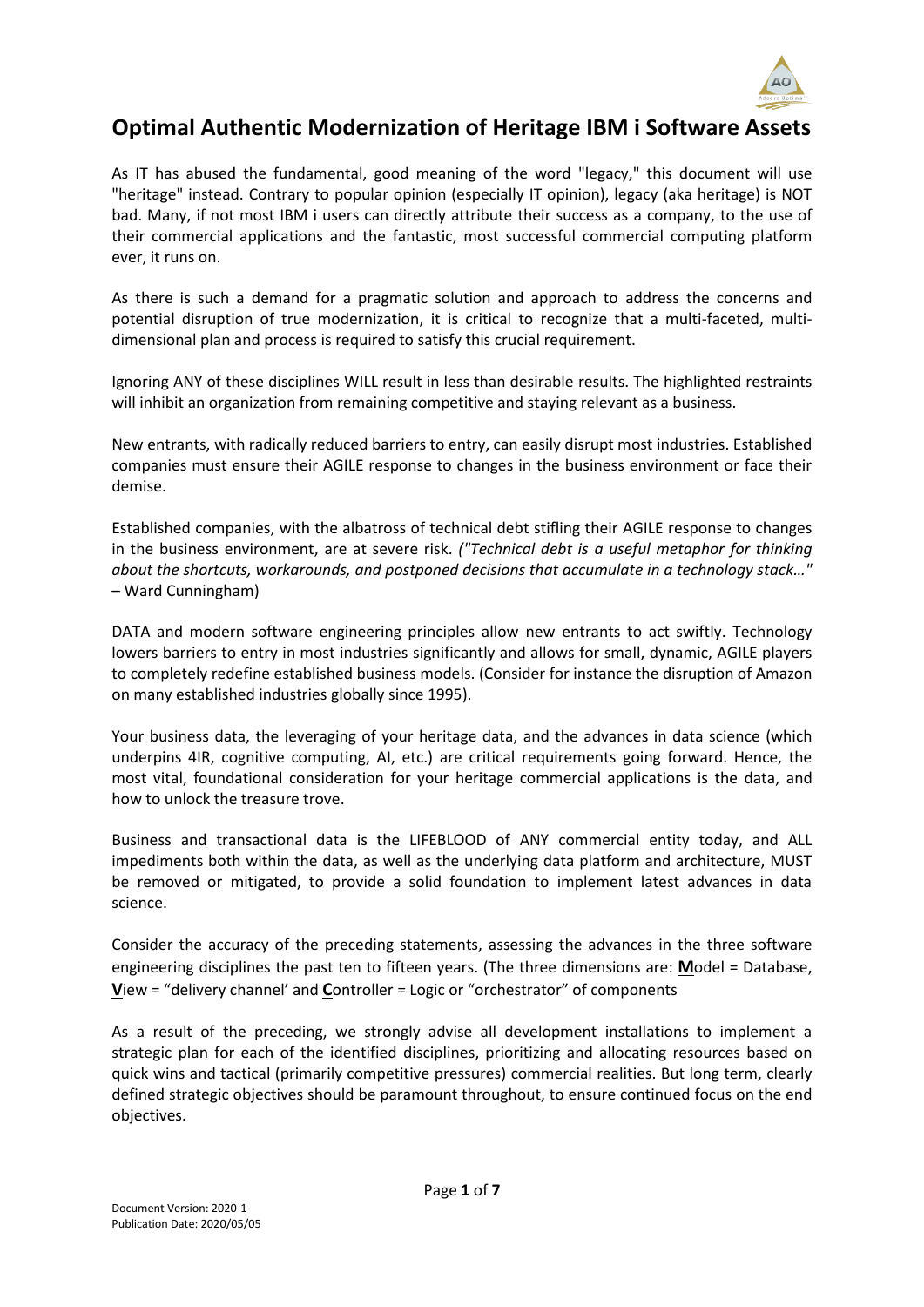

Short term tactical gains can usually be achieved by primarily focusing on the delivery channel ({**V**iew}, e.g., microservices or web-facing selected application functions) and modernizing the codebase. Investing too much effort too soon on the UI/UX (hereafter collectively referred to as the "delivery channel") may likely result in even more technical debt, caused by "double maintenance" and solidifying technical debt. It is, however, imperative to continuously assess your delivery channel and facilitating easy integration with your consumers.

These delivery channel efforts should, however, not detract from the focus on the underlying data and data "store" (DB2 for i), as most value and impact wait to be unleashed in this critical area. The benefit, impact, longevity, but especially AGILITY of leveraging the data/database and adopting data centricity, will be by orders of magnitude more valuable to the business. It also positions you best for the future.

We, therefore, propose a multi-pronged strategy on all three fronts, dictated by operational (tactical) demands, but continuously guided by strategic business objectives. A delicate balance is required between tactical and strategic plans to ensure investments deliver the necessary long-term ROI while providing short term tactical gains.

Fundamental to such a strategic project, is the ABSOLUTE support and "sponsorship" by the C-Suite, to ensure the required attention and protection against conflicting operational requirements. The "sponsorship" is paramount, as the temptation is simply too severe to redirect resources due to operating pressures. The perceived lack of immediate benefits working on strategic imperatives (data centricity, application architecture, and supporting software components), risks easy retasking. A work environment is necessary where developers are provided the freedom to assimilate new approaches and coding practices. A percentage of developers' time must be protected (usually in the 10% range) to become intimately familiar with the modern way of developing applications on IBM i. This percentage can (should) gradually be increased as RESULTS implementing the new approach, familiarity, and relevance to the specific application functionality and business are better assimilated.

## **Characteristics of a modern IBM i commercial application**

We believe a modern, native IBM i commercial application should adhere to the following characteristics:

- 1. Fully leverage the DB2 database engine, requiring the database engine to enforce ALL data validations and relationships between entities (tables) within the database.
- 2. All table (file) and column (field) names using descriptive commercial nomenclature, for easy reference and use by end-users, without technical interpretation.
- 3. Central metadata repository ("data dictionary") providing a single definition of all data elements, their attributes, and where it is used.
- 4. All data selection, filtering, and access managed by the database engine.
- 5. The absolute separation between the database (**M**), application logic (**C**), and the delivery channel (**V**).
- 6. Single instance, finite, reusable source, and object code components leveraging the ILE programming model to the fullest extent possible.
- 7. Total exploitation of inherent, unique IBM i operating system features, such as integrated security, work management, integration with DB2 for i, journaling, commitment control, and workload virtualization.
- 8. Discrete business functions with likely partner and consumer interactions decomposed into the smallest sensible components (read microservice). Care must be exercised here.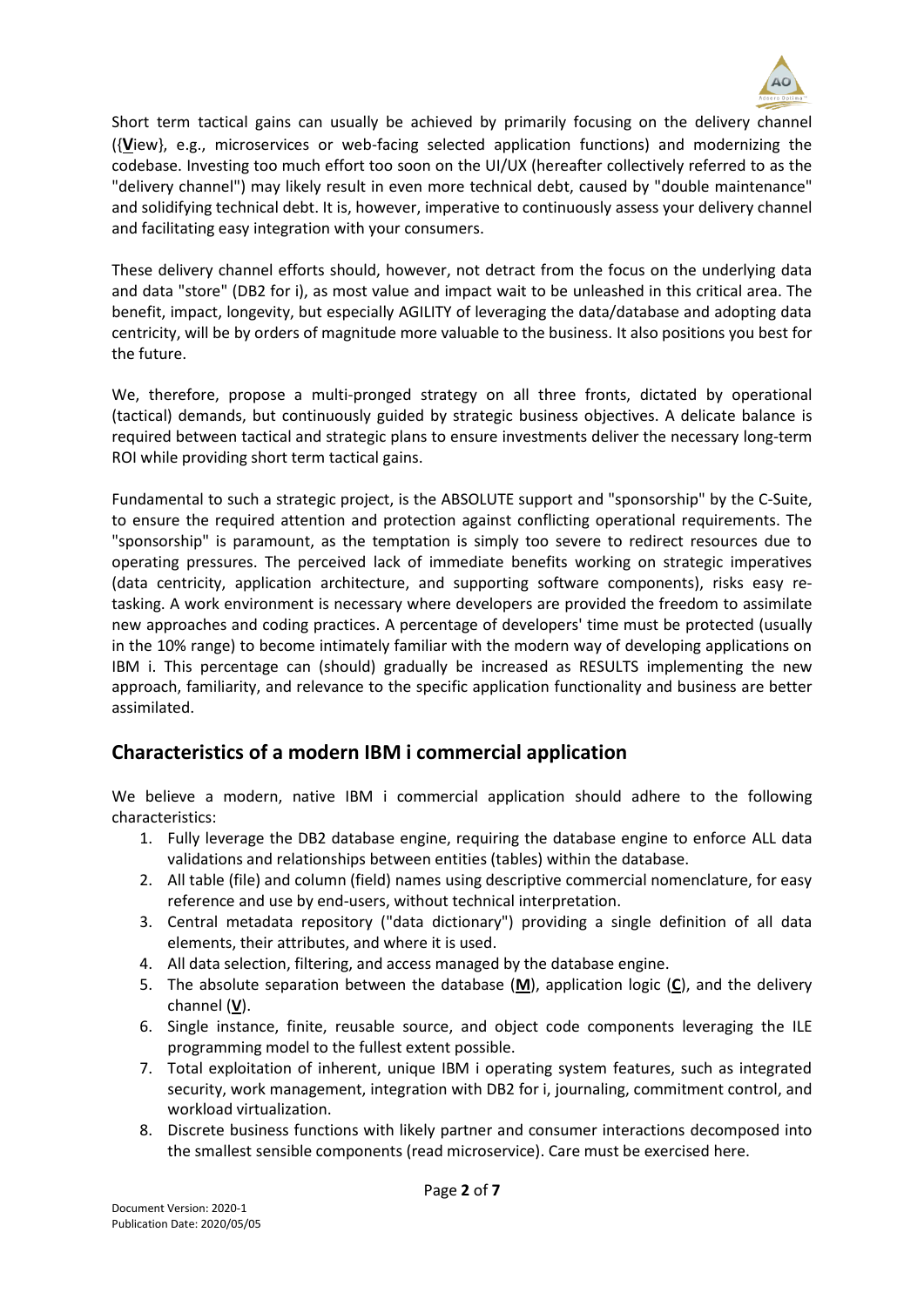

- 9. AGILE, dynamic developer response to changing requirements.
- 10. The application must support multiple "clients."
- 11. API for accessing data and data services over HTTPS.
- 12. Data is delivered in a generic, consumable format (JSON).
- 13. Stateless processing between the delivery channel (client) and backend (IBM i based) application services.
- 14. Web interfaces leveraging CSS3, HTML5, JavaScript and JSON, implementing responsive frameworks.
- 15. Full exploitation of the latest developments in software engineering deployment strategies to facilitate the highest levels of agility in maintaining and bringing new functionality rapidly to users.

Following this approach will result in rapid improvement in modernization momentum and especially the value gained from that.

The following software dimensions of delivering modern commercial OLTP applications for IBM i need detailed strategic plans:

#### **1) Database and Data Centricity (M)**

Fundamentally, ALL lasting modernization efforts must start at the database. Any other modernization efforts are tactical at best, however important they may seem. The transactional data and business rules encapsulated within your applications are the LIFEBLOOD of your company or employer.

With the immense importance of DATA in most, if not all, advances in computer science and software engineering, especially the past two decades, the value of DATA and DATA CENTRICITY in commercial application development cannot be stressed too severely. Companies that cannot manage their data (data governance) and especially the QUALITY of their data will simply drown in the deluge (think IoT, big data, etc.) of data generated in the current datadriven world.

Foundation to this crucial strategy is the approach recommended by [http://datacentricmanifesto.org/principles/,](http://datacentricmanifesto.org/principles/) which provides a pragmatic framework of considerations behind our motives and strategy.

We advise on the following iterative process to gradually adopt and implement true data centricity within your heritage application database without disrupting your standard production processing:

- 1. Redefine as many as possible of all DDS defined PF's (physical files) into DDL (Data Definition Language) tables, as the foundation for all database definitions going forward. During this initial, first step, it is of paramount importance that absolutely NO LVLID changes must occur, as few, if any, installations can afford to recompile all impacted programs. This change must be absolutely transparent to the applications and users.
- 2. Define and publish modernization standards, architecture, and naming conventions as soon as possible to guide all modernization (maintenance) efforts.
- 3. Implement a central data dictionary or metadata repository as a matter of priority, to become the SOURCE of all data elements and especially the significant sanitization process ahead. All data elements, inconsistencies in definition, and duplication must be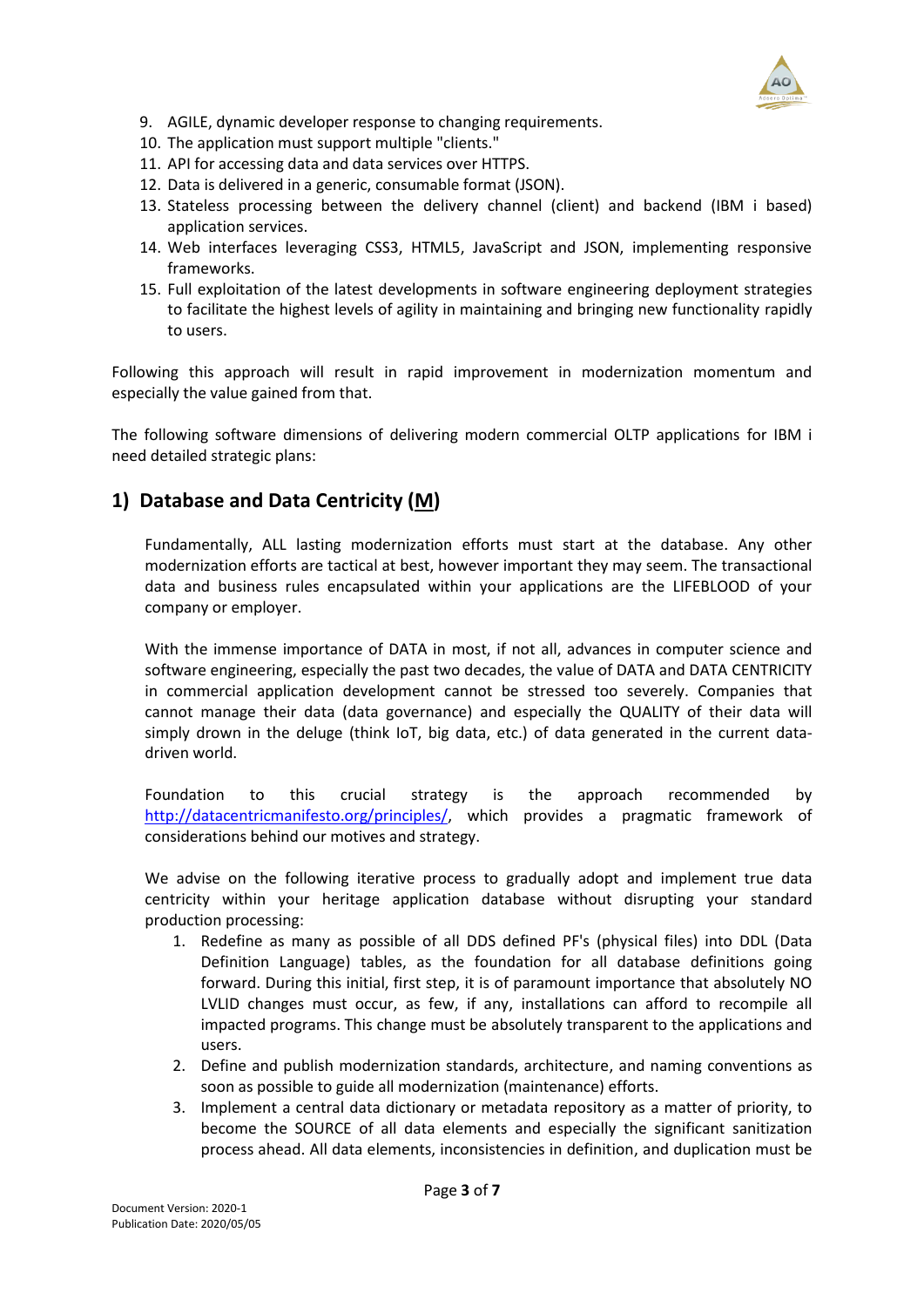

identified and corrected as an integral part of modernization going forward. Data quality and data integrity is a paramount consideration in the data-driven world today.

- 4. Rapidly introduce SQL Long Name/Alias both at Table (PF) and Column (field) level, as this will remove negative perceptions from your users who have difficulty relating to short, abbreviated file and field names that most developers take for granted. Your naming conventions and standards for your SQL long names must be succinctly (clearly, briefly) defined, as the perceived freedom with long names can very quickly devolve into something less than desirable.
- 5. Adopt the standard philosophy *"you touch (maintain) it, you modernize it"* for all developers, initially allowing more time to developers to become completely "au fait" with the recommended approach and process.
- 6. Gradually introduce standard error recovery routines throughout the entire application portfolio, consistent with how the operating system and database treats error handling. This (standard error recovery) is a crucial step, as the next steps may cause software failures due to incomplete and/or inaccurate and/or orphan records in the database. These "failures" need to be trapped, logged, and managed entirely transparently to the users and the applications. Please see<https://www.ile-rpg.org/open-source.html> for more detail - especially the *"Pulling the (DB2) Trigger (Without shooting yourself in the foot)"* article. Doing this will ensure uninterrupted transactions processing, while your team remove the accrued technical debt within the applications and sanitize the data in your database (orphan records and invalid data).
- 7. Publish detailed standards and guidelines on database KEY definitions for the modernized database (see "*Natural versus Surrogate KEYS – The "Key" to Success in Database Modernization* "for some background).
- 8. Where a Primary key exists on the PF's, AO will introduce a \*PRIKEY constraint definition on those DDL table definitions, subject to the following considerations:
	- a. Unique keys are defined on a DDS defined Physical File by a combination of K-Specs and the "UNIQUE" keyword. Without the unique keyword, the key becomes non-unique, and without the K-Specs, this results in an arrival sequence access path.
	- b. DDL (SQL) defined tables do not support non-unique access paths and do not recognize the K-Spec/UNIQUE combination as a \*PRIKEY for the file. Therefore, when AO re-creates any PF or Table, it attempts to create it as an arrival sequence DDL defined table and will add a \*PRIKEY constraint if a unique key was previously described.
	- c. There are several conditions in which a DDS defined physical file cannot be converted to DDL, the non-unique key being one of them. In these cases, the DDS definition is retained. If the file was defined with a unique key, then the K-Specs and UNIQUE keyword is dropped, and a \*PRIKEY constraint is added in their place. Only non-unique keys are retained in the K-Specs within the DDS under management by AO.
	- d. Primary keys are, by definition, unique and are required on ALL Tables/Physical files making up a database to allow for the successful implementation of a relational database philosophy. This (relational database) uses \*REFCST constraints, to establish appropriate parent-child relationships between tables. Built-in relationships provide a significant degree of integrity and control, internal to the database structure.
	- e. All "Parent" files in a relational database are required to have at least one unique (Primary) key; otherwise, no dependant relationship can be established. If a dependant/child file (foreign key file) requires to be related to a parent where the \*PRIKEY does not provide a suitable unique identity, then additional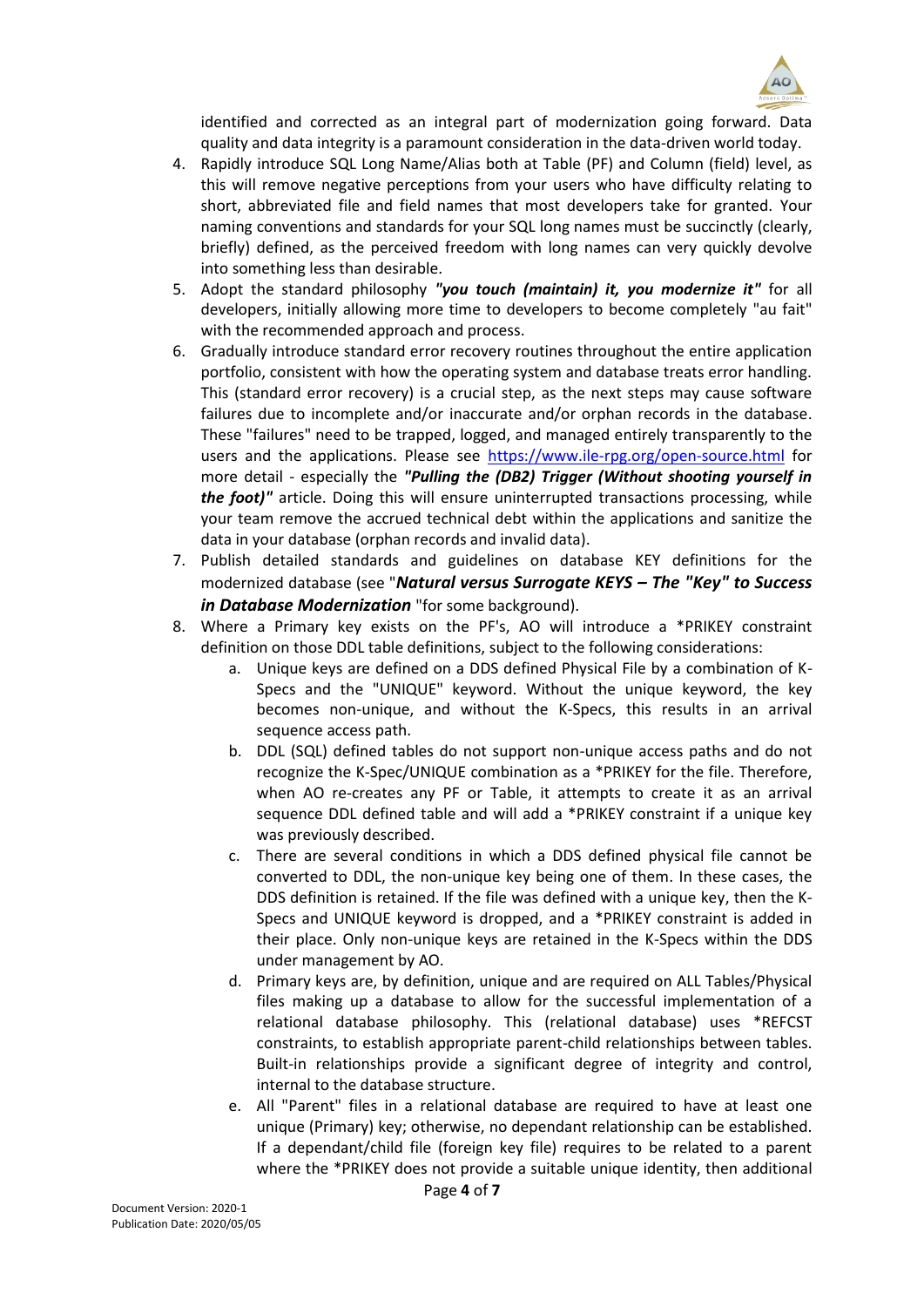

unique definitions can be added to the parent by use of the \*UNQCST definition.

- f. If uniqueness on a parent file cannot be achieved by either a \*PRIKEY or \*UNQCST, then it is highly likely that further normalization of either the parent or the dependant file is required. Of course, it applies only to potential parent files. Files lower down the hierarchy, (usually transaction files), should have a primary/unique key but will never become a parent file.
- g. Where the primary/unique keys are implemented via logical file definitions (LF's {logical files}, Indexes, or Views), MOVE the primary/unique keys into the base table definitions as \*PRIKEY and \*UNIQUE constraints, and phase out the use of that LF gradually.
- 9. Refine and review all KEYS, against the \*PRIKEY, \*REFCST, and \*UNQCST requirement going forward (from a consistency perspective, we recommend all validations to be performed by using \*BEFORE triggers and therefore to not use \*CHKCST).
- 10. Start with the process of incrementally normalizing the data model to have NO duplicate data elements (as little) as practically possible eventually.
- 11. Gradually start with the process of implementing I/O Servers, to separate the application from the database. The ultimate objective is to remove all F-specs from application programs and have an ABSOLUTE separation between the database and logic ("controller") layer.
- 12. Identify and consolidate duplicate metadata entries and implement the sanitized entries back into the base table definitions. In our heritage applications, we used to implement significant duplicated fields (columns), using different prefixes or suffixes to identify the fields in the logic of our application uniquely. With the latest advances in the ILE programming model and RPG, there is no need for this any longer. Duplicate and inconsistent entity attributes cause SERIOUS data quality and data integrity issues. The objective is to eventually remove ALL duplicate fields and inconsistencies from the production database.
- 13. Adopt and implement standard data types, especially concerning international date and time data types, and gradually implement this back into your table definitions.
- 14. Introduce referential constraints between related entities.
- 15. Improve your data access, by implementing suitable permanent logical constructs (LF's, Joins, Views, Indexes) that will leverage the database engine to select and deliver result sets to your HLL programs for processing.
- 16. Move ALL data validation routines gradually out of all your application code into the database engine by way of \*BEFORE triggers.
- 17. Implement all subsequent updates and database synchronization by way of \*AFTER triggers.
- 18. Repeat the preceding process until your entire database conforms to 3NF principles; all tables/PF's have \*PRIKEY constraints, and the database engine enforces all dependencies between entities (tables) by way of \*REFCST. Ensure that no (as few as possible) duplicate fields (columns) exist in the database, with a clear indication of which field represents the absolute truth if duplicates are necessitated for valid reasons.
- 19. Ensure that eventually, all database record and column selection is performed by the database engine, with an optimal "access plan."
- 20. Ensure that ultimately, all database IO requests, regardless of its origin, is processed by I/O Servers.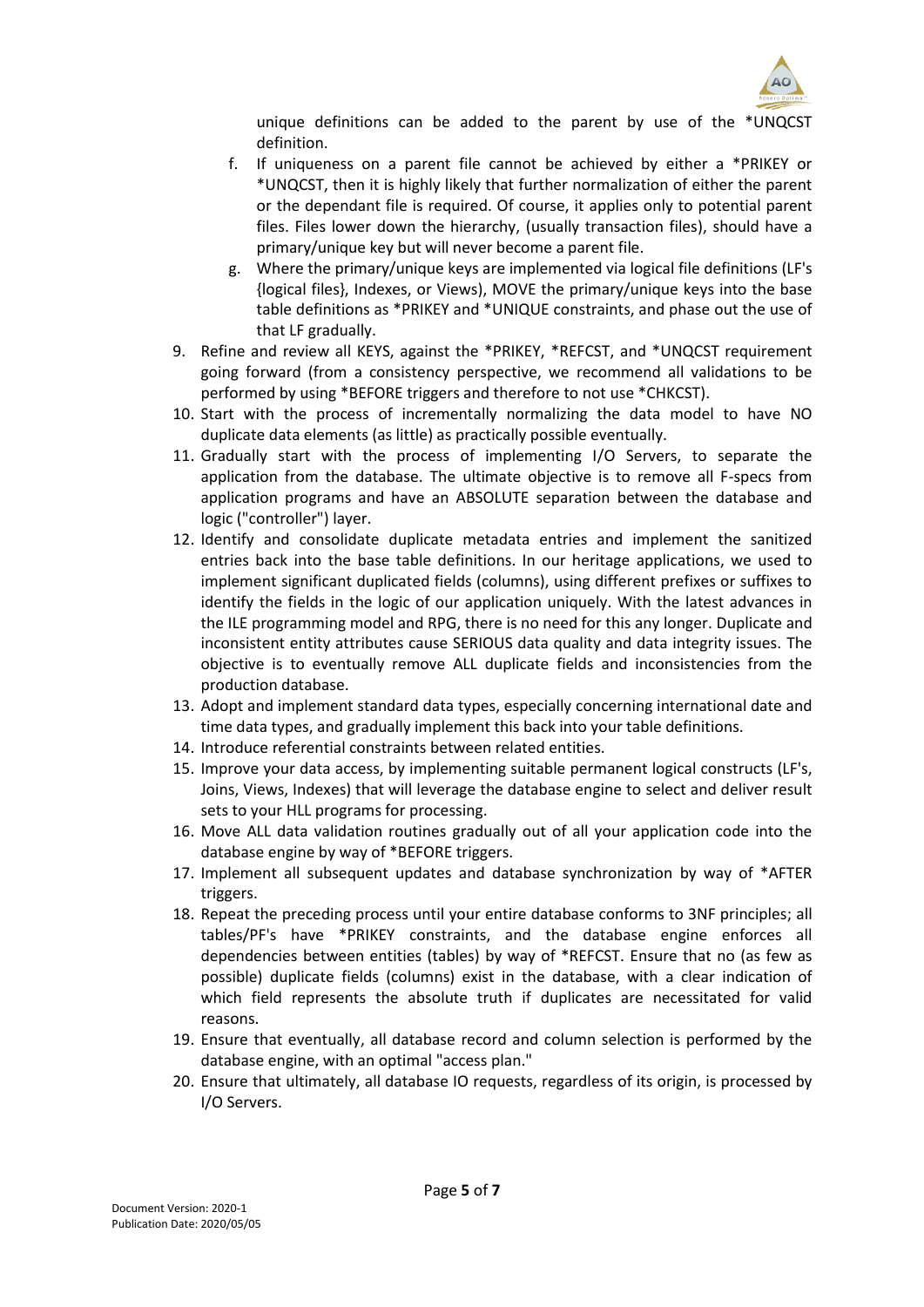

# **2) Code (C)**

Fundamentally, the primary objective of the code modernization dimension revolves around:

- 1. The adoption and rapid implementation of the ILE programming model and moving all fixed form RPG to "fully free" form code. Both these initiatives have a significant impact on securing and retaining young talent. Hand in hand with this requirement is the adoption of a modern IDE (Integrated Development Environment), as the older tooling does not support the latest enhancements to the language. Still, more importantly, companies will not attract young talent using antiquated software development tools.
- 2. Development teams should implement "separation of concerns" (the de-coupling of the database from the application's logic by removing F-specs and separating/wrapping all the "delivery channel" code) as a matter of priority. This (separation of concerns) will improve responding in a more agile fashion to changes in the business environment.
- 3. Standardized error handling must be implemented in all applications, regardless of where the functionality will be delivered (read "delivery channel"). This (standard error handling) is essential, due to behavioral differences between SQL and RPG error handling and message formats and especially when data centricity is fundamental to the business.
- 4. Identification of validation routines, IO, referential integrity, and "common" routines.
	- a. All validations should gradually be moved out of the code into the associated trigger programs for that file and/or data element.
	- b. Standard I/O Servers and Enterprise Services must be introduced, to gradually de-couple the IO from the code.
	- c. Old code enforcing file relationships should be gradually phased out, once those relationships are applied by the database engine.
	- d. Everyday routines (for instance, tax calculations, freight handling, volume discounting, route planning, etc.) should be gradually consolidated and moved into single instance modules in service programs.
- 5. A primary objective of modernization is to be more agile in response to rapidly changing business environments. As much duplication (read double maintenance) of functions, both within source code and in resulting objects, must be removed or consolidated. The objective is to achieve "single instance objects AND source." Code re-use is critical to achieving the required quality and rapid response to changes in the business environment.

## **3) User Interface aka "Delivery Channel" (V)**

It is critical to acknowledge that regardless of the merit and benefits of the remarkable character-based interface of IBM i; its continued use is partly responsible for the perception that our applications and the platform are outdated.

Foundationally, using the standard 5250 character-based interfaces, application programs dictate the response to the user.

In the modern world, the objective is to allow (guide) the user to define their business objective and then respond with associated functionality. The contemporary requirement is much more of an "event-driven" paradigm than what 5250 usually delivers.

It is indeed possible to use one of the myriads of "screen scraper" solutions to deliver functionality to the web or any of the other required "delivery channels.